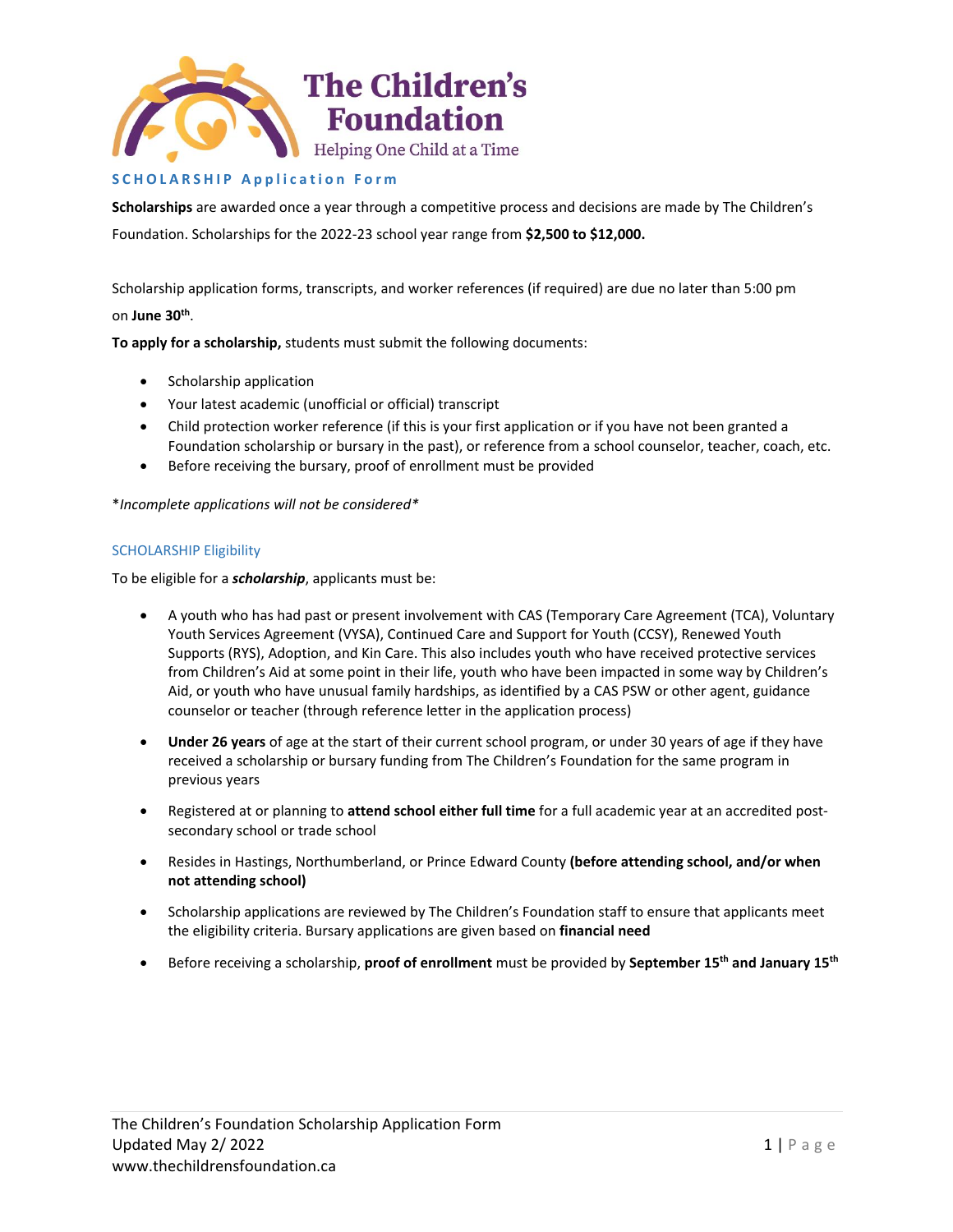

Scholarship applications are reviewed by The Children's Foundation staff to ensure that applicants meet the eligibility criteria, but the applications are scored by our Awards Committee. This Awards Committee is made up of 5-10 friends of the Foundation, including Board members, a youth committee representative, a foster parent representative, and community members. Scholarship applications are scored on **Individual Attributes** (eg. personal and academic challenges and progress), **Academic Achievement** (eg. high grades and/or significant gains despite individual limitations), **Personal Contribution** (eg. strengths and coping skills demonstrated in personal life and commitments outside of school), **Potential for Success** (eg. whether goals are clear and realistic) and **Financial Need**.

# **SCHOLARSHIP QUALIFYING QUESTIONS**

Have you had past or present involvement with CAS at some point in your life, been impacted in some way by Children's Aid, or currently have or had unusual family hardships?

| ∼  | NC. |
|----|-----|
| __ | __  |
|    |     |

Will you be under age 26 at the start of the upcoming academic year, or are you under age 30 and continuing a post-secondary program you started before your 26th birthday?

| N0 |
|----|
|    |

Are you planning on attending a full-time post-secondary program for at least two semesters of the upcoming academic year (i.e., September 2022 to April 2023, or January to August 2023)? If you will not be attending school full-time for two semesters, please exit and complete a bursary application.

|--|

Do you reside in Hastings, Northumberland, or Prince Edward County (Before attending school and/or when not attending school)

| NI 1<br>$\sim$<br>.<br>__ |
|---------------------------|
|---------------------------|

Pick one:

| .<br>-----<br>-Nr.<br>eriand | Drince<br>ountv<br>$-1$<br>nwarr |
|------------------------------|----------------------------------|
|                              |                                  |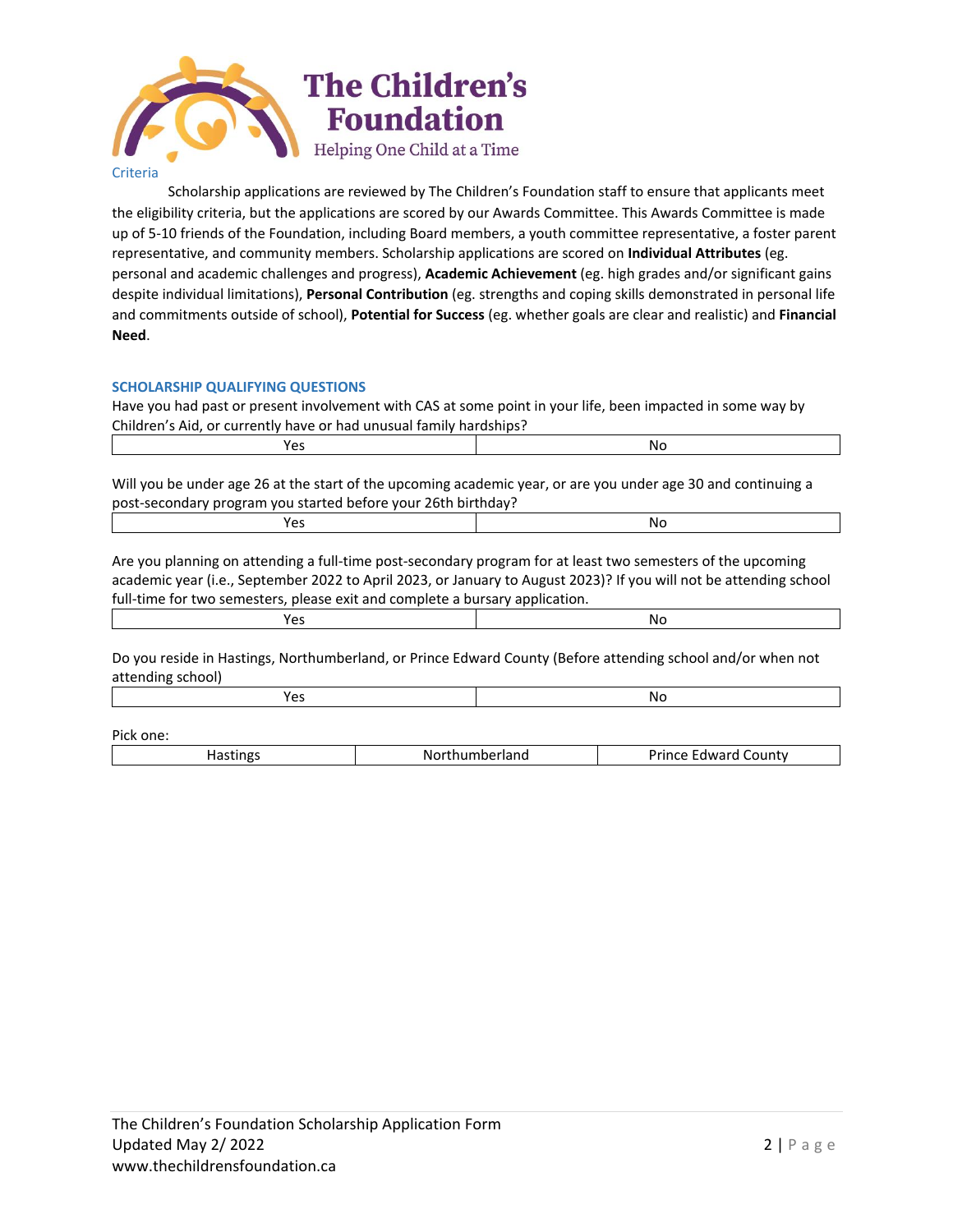

BEFORE STARTING YOUR APPLICATION, PLEASE READ CAREFULLY

- The final deadline for bursary applications is June 30. Payments are completed twice a year, September, and January, so proof of enrollment must be submitted no later than Sept 15th or Jan 15<sup>th</sup>. Payment will be made directly to the school. Payment will be returned to The Children's Foundation if you withdraw from the program voluntarily. There is a one-time forgiveness policy for program withdrawal \*conditions apply
- The deadline for the transcript (either an unofficial or official academic transcript is acceptable.) and worker reference (if required) is June 30<sup>th</sup>, at 5 pm
- An online reference form will need to be filled out by a social worker or other reference for all first-time Foundation Bursary Applicants, or for any applicant who has not been granted a Foundation bursary in the past. Instructions on how to request a reference from your worker or school counselor, teacher, or coach can be found on the Foundation bursary page of The Children's Foundation Website and will also be emailed once an application is submitted
- We will contact you about this award using the e-mail address you provide in this application, by individual emails, and through a mass mailing list. It is strongly recommended that you add tcf@highlandshorescas.com to your e-mail contacts to ensure that messages from these addresses are delivered. If your e-mail address or contact details change, please send your updated information to tcf@highlandshorescas.com. If we cannot contact you, we may not be able to review your application, you will miss updates regarding due dates for required documents, and your award may be reallocated to another deserving student
- It is your responsibility to make sure all your documents are received by The Children's Foundation before the deadlines. If you do not submit your online form, have your worker complete a reference, or submit a transcript before the deadlines, your application will not be reviewed by the Scholarship Awards Committee.

# **To consider an unofficial transcript, with your application, it must,**

- Be from your school's online student portal, or the University or College application website(s)
- Clearly state your name
- Clearly state the name of your school and the date that it was printed
- Clearly state your entire academic history (all the course grades you have achieved at that school)
- Be attached to this application or emailed to tcf@highlandshorescas.com.

If sending an Official transcript (check first if an unofficial one is not available), mail it to The Children's Foundation from the school you attended most recently. Transcripts should be sent to:

**The Children's Foundation 363 Dundas Street West Belleville ON K8P 1B3**

Any questions regarding transcripts should be directed to tcf@highlandshorescas.com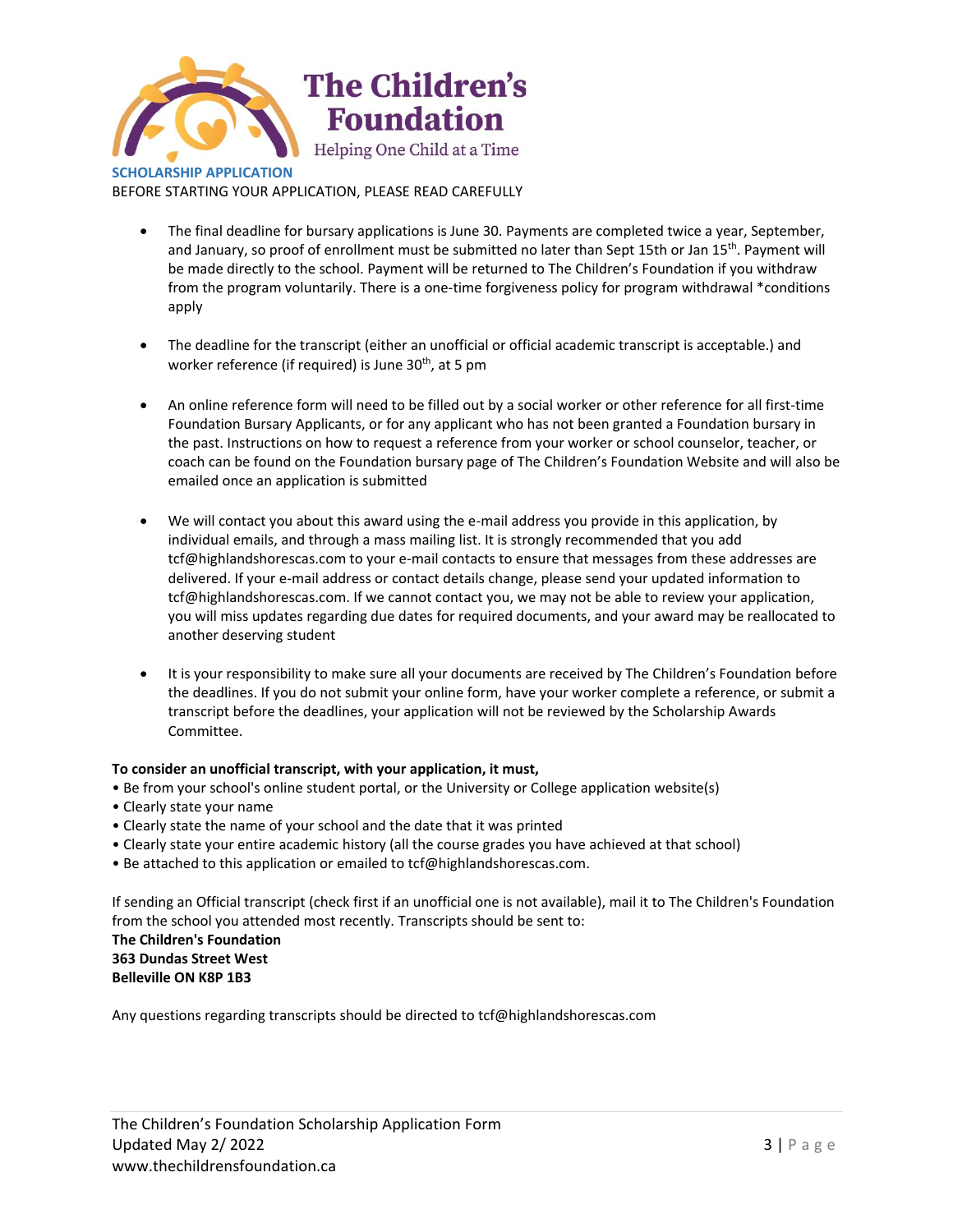

**START EARLY AND TAKE YOUR TIME!** Complete your application carefully, providing the Awards Committee with as much information as possible. Grammar, capital letters, punctuation, and spelling are important (avoid using all lower-case letters and abbreviations)

- Incomplete applications will not be accepted
- When you are ready to submit your application form, you must click 'Review and Submit', then click 'Submit'. Once your application has been submitted, you will receive an e-mail confirmation containing the contents of your application. Please keep this e-mail as your proof of submission. You may be asked to provide this e-mail in case of difficulties
- Your application will be assessed by the Awards Committee using the following criteria: Individual Attributes, Academic Achievement, Personal Contribution, Potential for Success, and financial needs. The application is divided into sections including the questions the Awards Committee may use to decide on their score for each criterion
- We will contact you about this award using the e-mail address you provide in this application, by individual e-mails. It is strongly recommended that you add tcf@highlandshorescas.com to your e-mail contacts to ensure that messages from these addresses are delivered. If your e-mail address or contact details change, please send your updated information to tcf@highlandshorescas.com. If we cannot contact you, the Awards Committee may not be able to review your application, you will miss updates regarding due dates for required documents, and your award may be reallocated to another deserving student

# **CONDITIONS CONCERNING ACCEPTING A CHILDREN'S FOUNDATION SCHOLARSHIP**

By submitting this application, you are agreeing to the following conditions: Information in this application is confidential, but complete applications will be read by The Children's Foundation staff and/or TCF Board of Directors and/or selection committee for consideration of any awards you may be eligible for. As well, nonidentifying information about you may be shared with bursary donors after bursary recipients are matched with an award. **All recipients are encouraged to attend The Children's Foundation's Reach for Success Award event in August to receive their award and may be prepared to be photographed with the donor of their award if requested. Photographs are optional.** These photographs are used for Children's Foundation materials and a copy is given to donors and recipients of the award. Any use of the photographs beyond these parameters will be discussed with the recipient(s).

If you have additional questions, please visit our website (www.thechildrensfoundation.ca/scholarship) for more information. If you have difficulty completing or submitting the form, please e-mai[l tcf@highlandshorescas.com](mailto:grants@cafdn.org)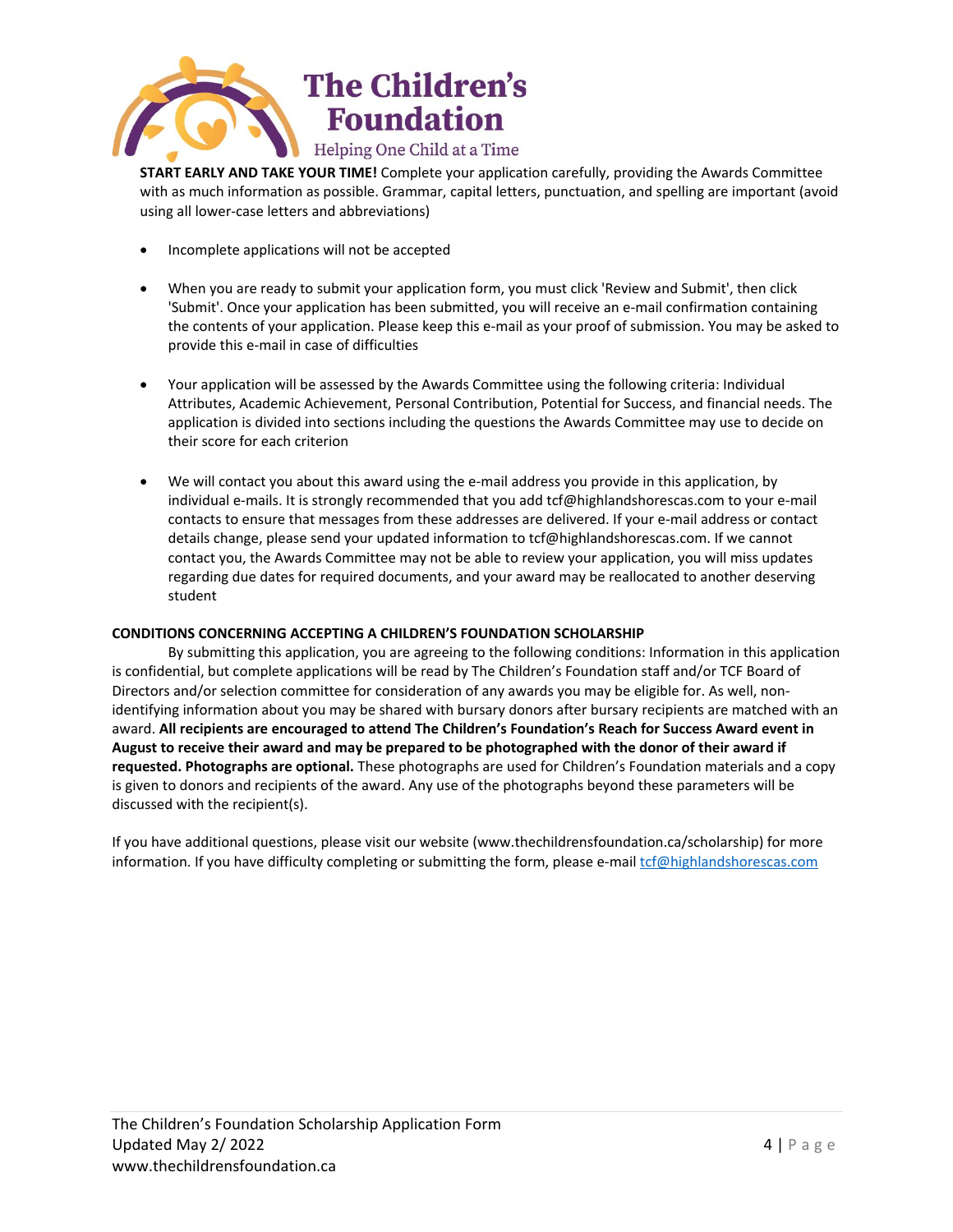

# **Scholarship Application for the school year 2022-2023**

# **Student Information**

| <b>Last Name:</b>                                                                                                                                                 | <b>First Name:</b>                                                                                                                                         |  |
|-------------------------------------------------------------------------------------------------------------------------------------------------------------------|------------------------------------------------------------------------------------------------------------------------------------------------------------|--|
| <b>Middle name:</b>                                                                                                                                               | (If you prefer to be known by a name different from your legal name<br>or the name that you applied with, please enter it here.)<br><b>Preferred name:</b> |  |
| Date of Birth (DD/MM/YYYY):                                                                                                                                       |                                                                                                                                                            |  |
| Address: (Please remember to include your apartment number, if applicable.)                                                                                       |                                                                                                                                                            |  |
| City:                                                                                                                                                             | Province:                                                                                                                                                  |  |
| Postal Code:                                                                                                                                                      | Telephone Number:                                                                                                                                          |  |
| Email: (PLEASE NOTE: This is the address that we will use to contact you about this award. please check your<br>account regularly and let us know of any changes) |                                                                                                                                                            |  |
| <b>Preferred Pronouns:</b>                                                                                                                                        | <b>Marital status:</b>                                                                                                                                     |  |
| Ethnic/cultural/racial background you most strongly identify with:                                                                                                |                                                                                                                                                            |  |

PLEASE NOTE: Answering these questions will in no way affect any award that you may be eligible for. We ask for this information to better understand the diversity of our applicants and you are welcome to select the prefer not to answer option.

Which child welfare agencies are you or were you in the care of?

## **Required**

Please provide the name of your current or former child protection worker.

Please provide the current e-mail address for the child protection worker listed above.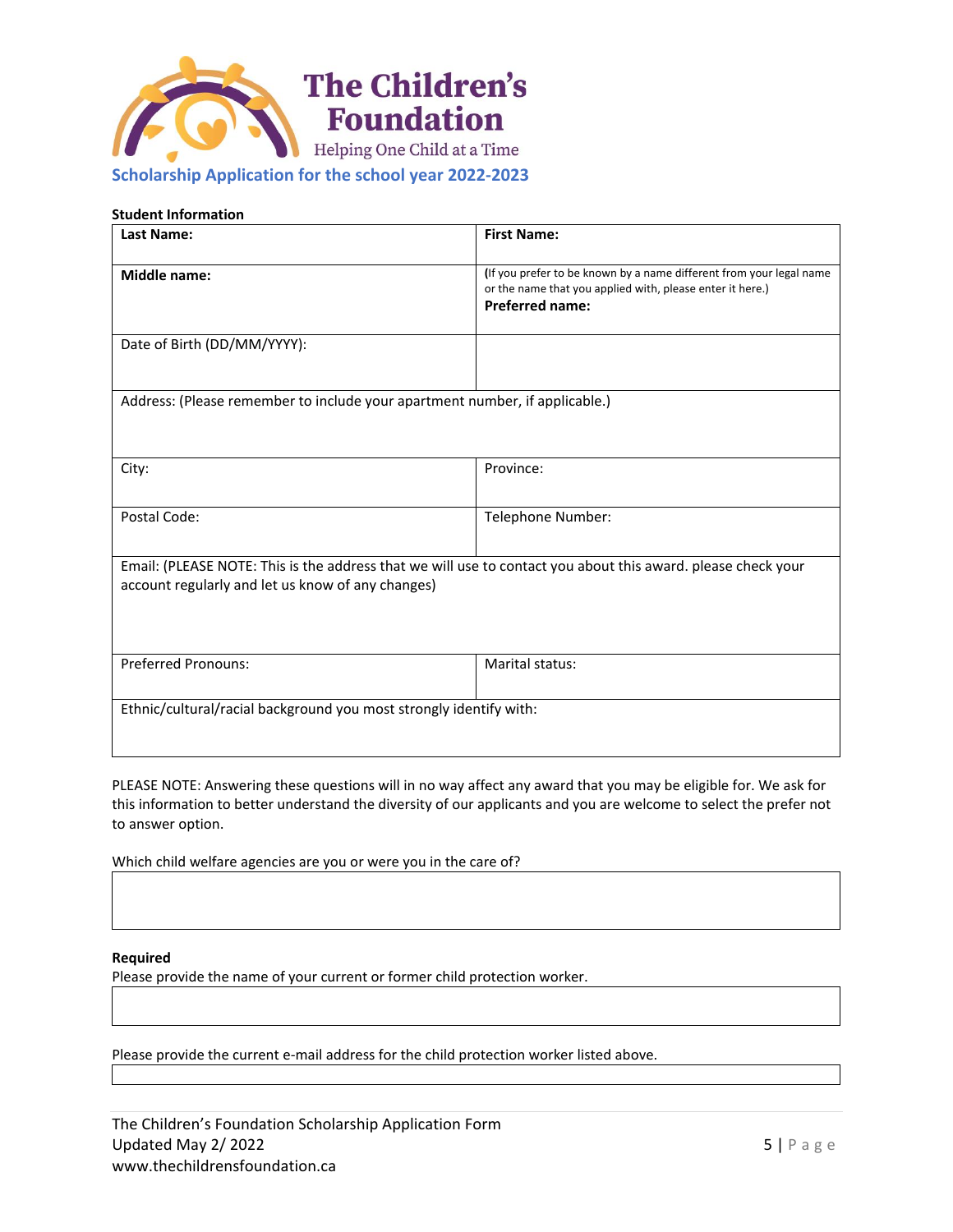

Please provide the current phone number for the child protection worker listed above.

If your worker is no longer with that agency, please provide the agency's phone number.

#### **Individual Attributes**

To determine a score for this section, the Awards Committee may consider whether you've demonstrated a sustained commitment to your educational and career goals, what you've overcome or achieved educationally to get to where you are today, and how you've overcome challenging experiences.

Please answer the following questions:

#### **Required**

Please tell us about yourself, including your background, hobbies, interests, or extracurricular activities:

Everyone has qualities and interests that make them unique. Describe what you are interested in, how you spend your time outside of school, and topics that you are passionate about. Only discuss when and how you came into care, or your experience in care, if you are comfortable sharing that information, it is not a requirement. Word count 0 of 200

#### **Required**

Please describe a personal challenge you have overcome:

Choose to share something that you felt you handled well and are proud of the outcome, or that you may not have handled well, but through which you learned something valuable. Why did this situation represent a challenge for you? Why are you particularly proud of this accomplishment? This could be any difficult experience, only discuss when and how you came into care, or your experience in care if you are comfortable sharing that information.

Word count 0 of 200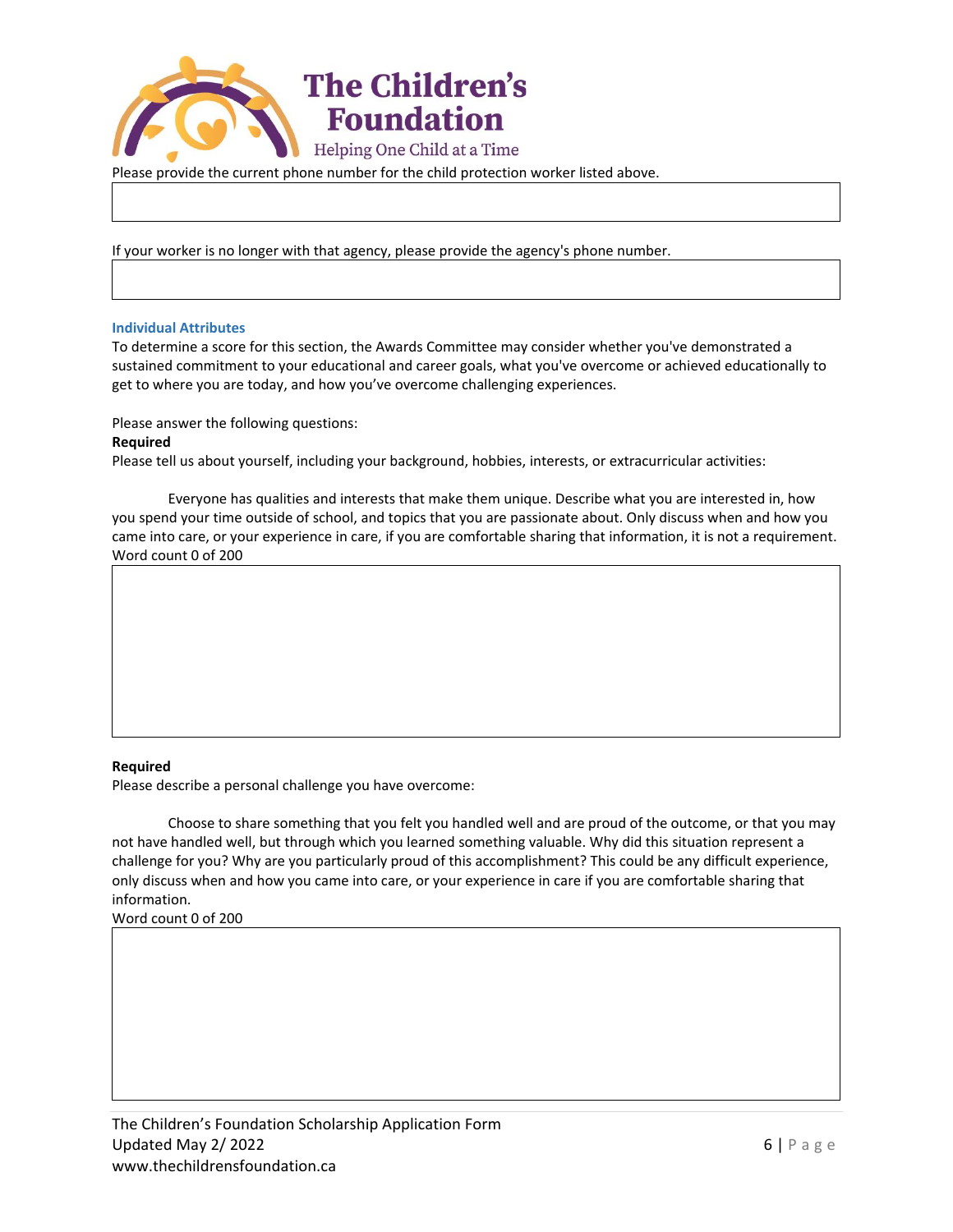

**Required**

If currently in school, please tell us about your most recent academic year.

How was your last year? Did you do well? How did you cope in school during the pandemic? Did you experience any difficulties that interfered with your schoolwork, such as adjusting to a new school or program or personal difficulties? If not in school tell us what you've been doing this past year. Word count 0 of 200



What are your educational strengths? Please feel free to use point form Word count 0 of 100

**Required** What are your educational challenges? Please feel free to use point form Word count 0 of 100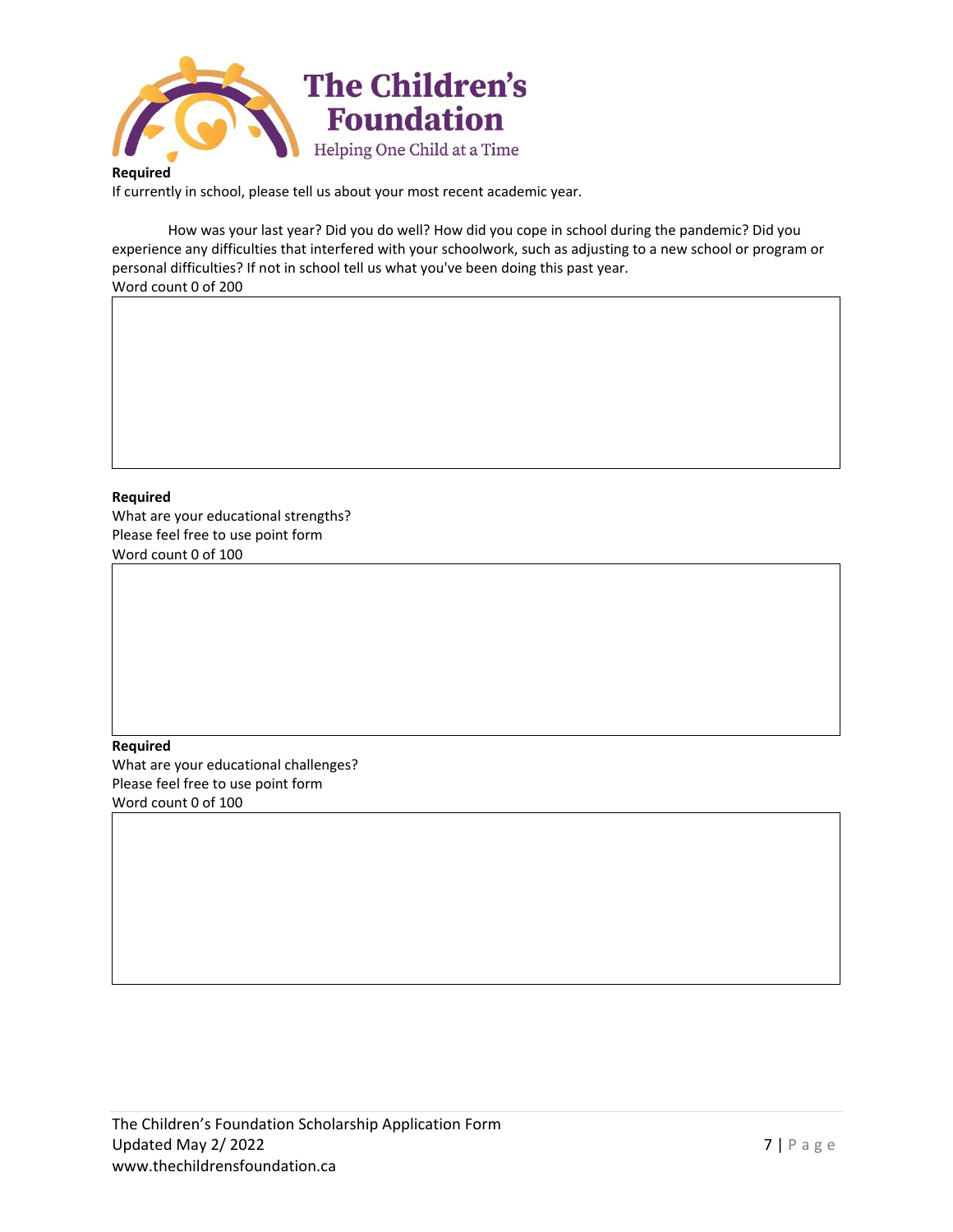

#### **Academic Achievement**

To determine your score for this section, the Awards Committee may consider whether you have made significant gains despite personal limitations, your overall average, or, if you have a lower grade point average, whether there are circumstances beyond your control. The Awards Committee will also assess your marks, so please ensure that a copy of your transcript has been attached to this application or sent to The Children's Foundation before June 30<sup>th</sup>.

Please provide the following details about your secondary/ high school studies:

#### **Required**

Please list the high school you last attended, your year of completion, and your final average.

| <b>School</b> | <b>Year of completion</b> | Average (In percent) |
|---------------|---------------------------|----------------------|
|               |                           |                      |

Please provide the following details about your post-secondary academic history:

Please list any former schools or programs that you have previously enrolled in or completed Please do not fill in your upcoming program and leave blank if you've no other programs or schools to list.

| <b>School</b> | <b>Enrolled or completed</b><br>(and when month & year) | Did you receive funding support from The<br><b>Children's Foundation? How much?</b> |
|---------------|---------------------------------------------------------|-------------------------------------------------------------------------------------|
|               |                                                         |                                                                                     |
|               |                                                         |                                                                                     |
|               |                                                         |                                                                                     |
|               |                                                         |                                                                                     |
|               |                                                         |                                                                                     |

IF YOU ARE ENROLLED IN A CURRENT PROGRAM THAT YOU ARE CONTINUING IN 2022, OR HAVE ALREADY BEEN ACCEPTED TO A SCHOOL FOR FALL 2022 - COMPLETE SECTION A.

IF YOU HAVE APPLIED, BUT HAVE NOT YET BEEN ACCEPTED TO ONE OR MORE SCHOOLS - PLEASE FILL OUT SECTION B.

**Section A - Complete this section if you have already accepted an offer of admission or if you are continuing in the same program as last year:**

## Post-Secondary Institution

| Student Number |  |
|----------------|--|

Program of Study

# Length of Program (in academic years) 1 Year 2 Years 3 Years 4 Years 5 Years

What year of the program will you be entering in September 2022, or January 2023? September 2022 **January 2023**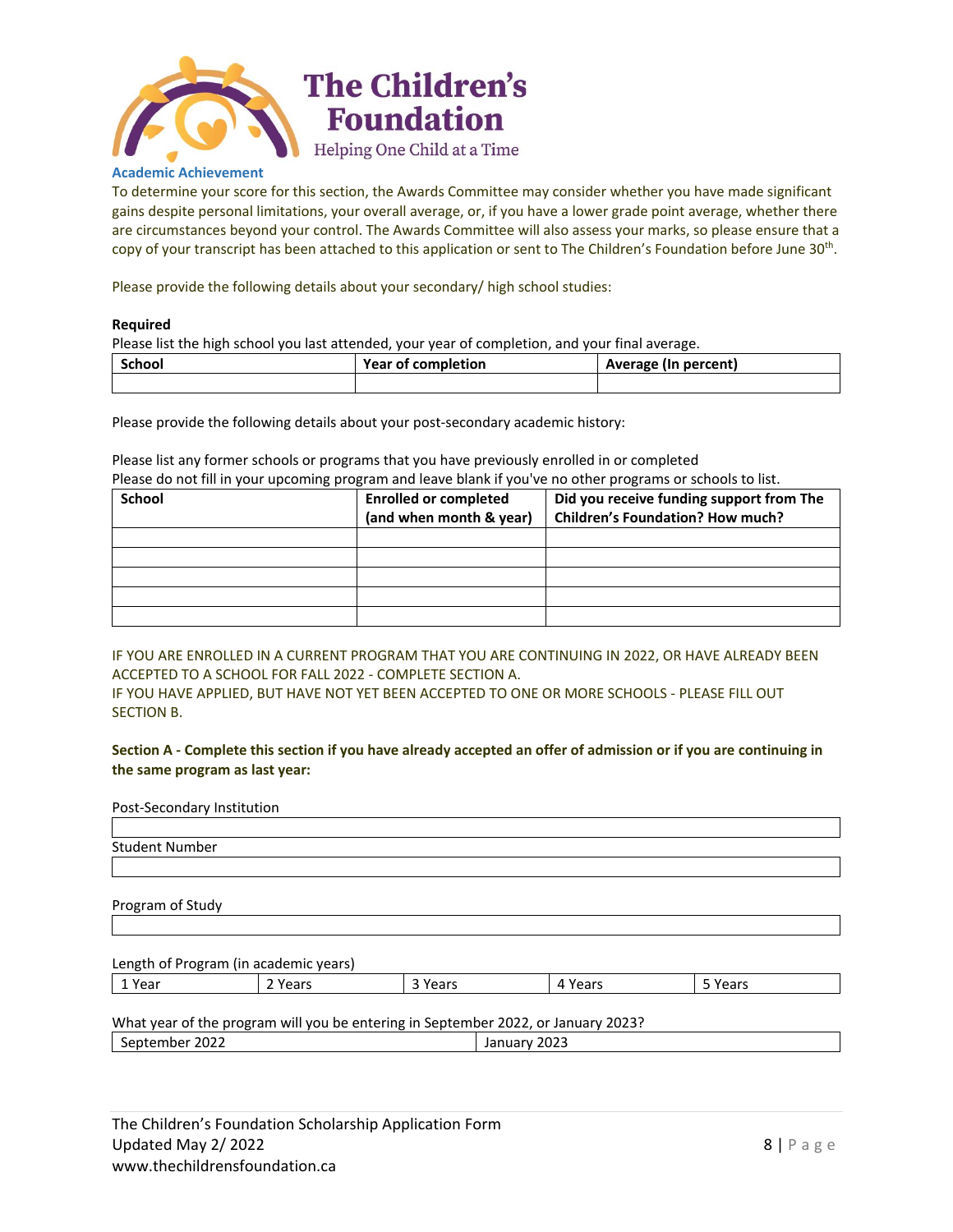

#### **Section B - If you have not yet been accepted into a program, please list the schools and programs to which you have applied:**

| <b>School Applied to</b> | Program | <b>Expected start date</b> |
|--------------------------|---------|----------------------------|
|                          |         |                            |
|                          |         |                            |
|                          |         |                            |

Have you changed programs from last year? Yes and the contract of the contract of the contract of the contract of the contract of the contract of the con

If you have switched programs from last year, please tell us about the change. Word count 0 of 100

# **Personal Contributions**

To determine your score for this section, the Awards Committee may consider your strengths and management skills in your personal life and commitments outside of school (for example, if you work or volunteer if you are active in sports, student council, or extracurricular activities.

# **Please provide the following information on your family:**

Are you currently caring for a child you have custody of? (Or anyone else that may be a dependent for you? Please explain further)

If yes, how many children are you caring for?

How old are these dependent children?

# **Please provide the following information about your work history:**

Are you currently working:

| $ -$ | v |
|------|---|
|      |   |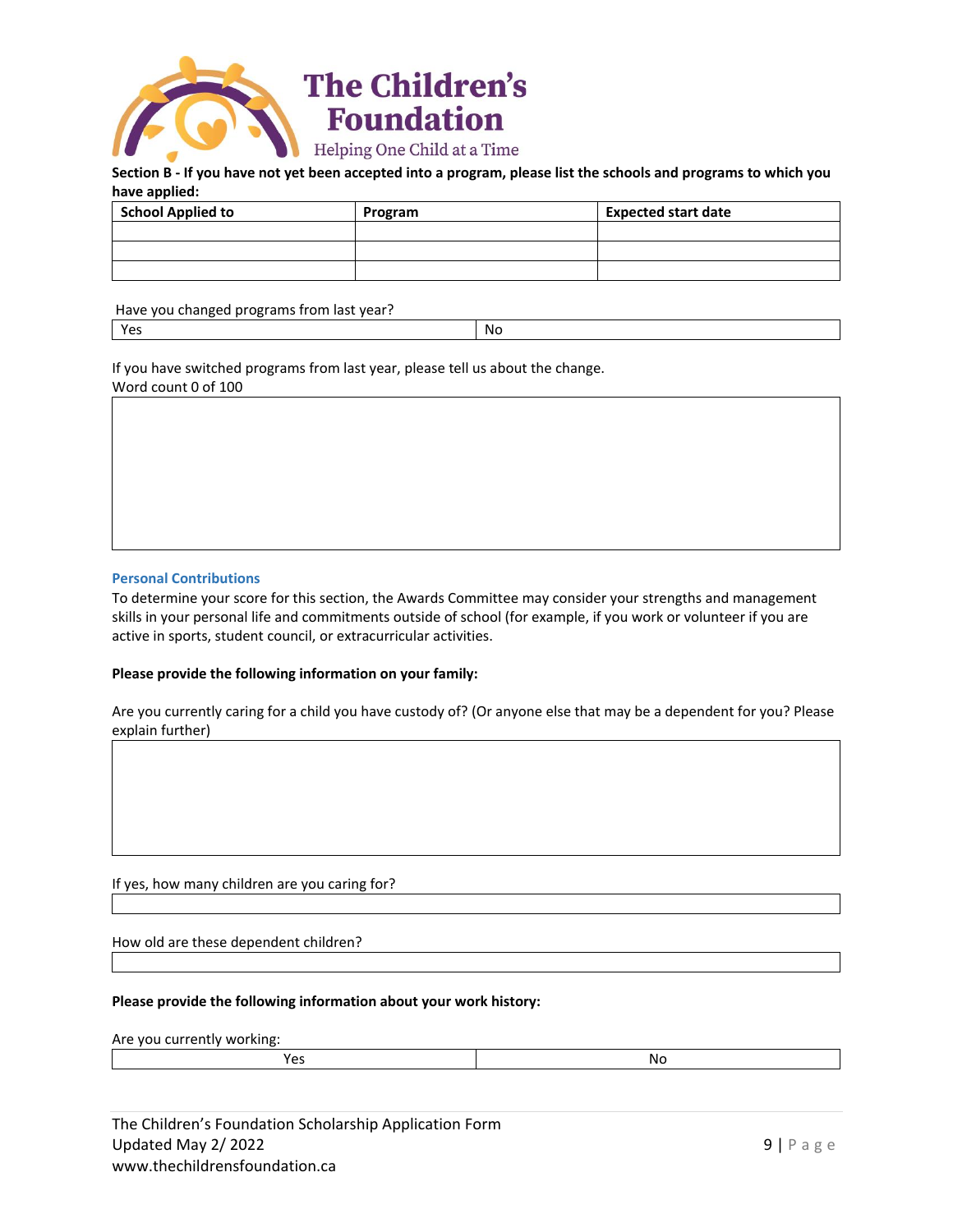

If you are working, where do you work?

How long have you worked at this job?

How many hours do you work in an average week?

What is your role in this position?

What sorts of tasks and responsibilities do you have in your position? Please feel free to use point form. Word count 0 of 100

Does this position relate to your future career?

If yes, how does your job relate to your future career? Word count 0 of 150

#### **Required**

Do you intend on working while you are at school?

If you are not currently working, please explain why and tell us about your most recent job. If you have never worked, explain why: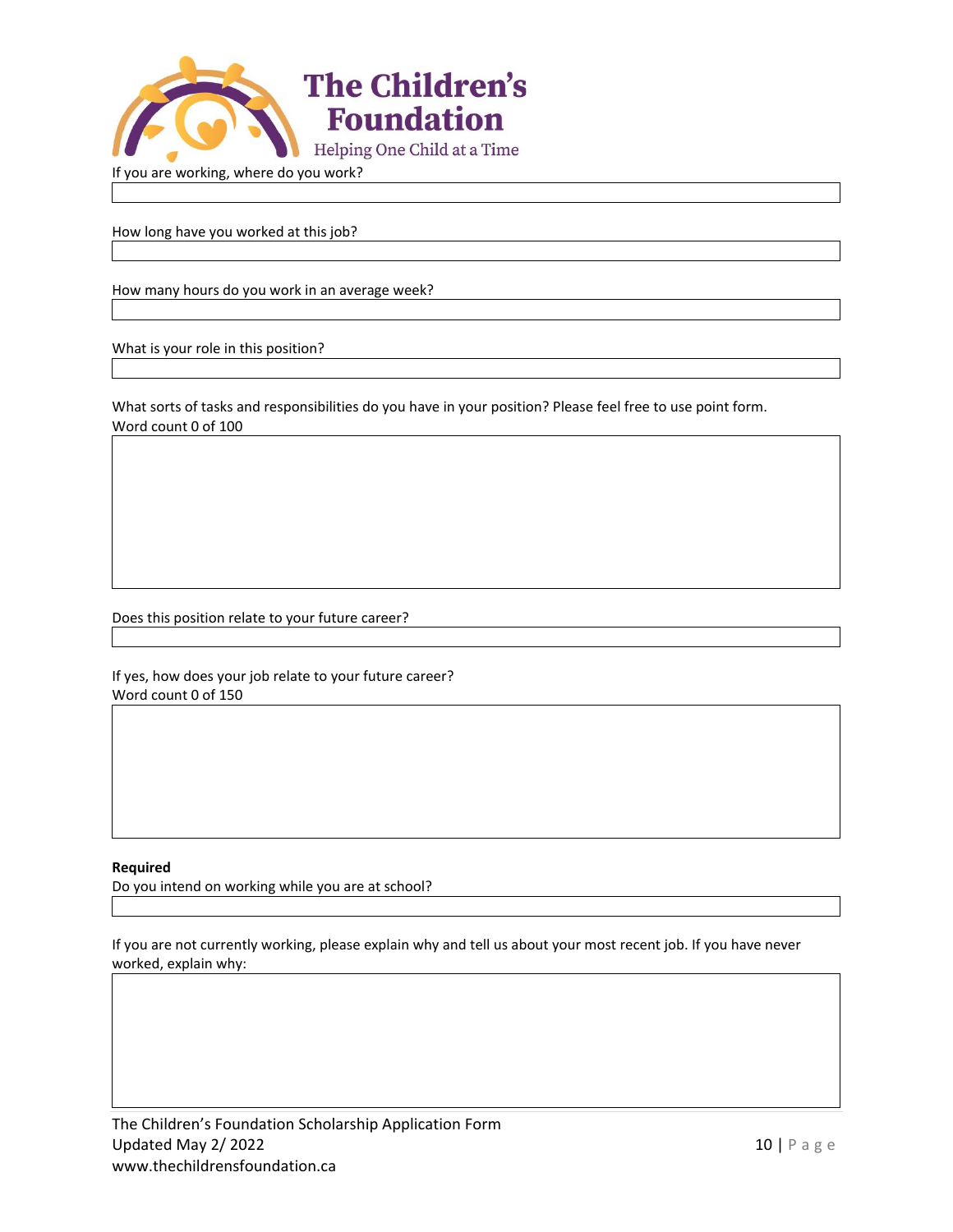

Information about your work history may help the Awards Committee assess your application. If you are not working, or have never worked, it might be beneficial to explain why, for example, if this is due to the pandemic, a personal challenge, your living situation, or other school or volunteer commitments. Word count 0 of 200

**Please provide the following information about your volunteerism and community involvement**

## **Required**

Please tell us about any volunteer or community work you have done and/or an example of a way you have made difference in someone else's life

If you have had any experience volunteering or assisting in an informal way in your community, please tell us about what you did, how often you went, and how much time you invested in these commitments. If you have recently graduated from high school this can include your required community service hours. Please feel free to use point form.

Word count 0 of 200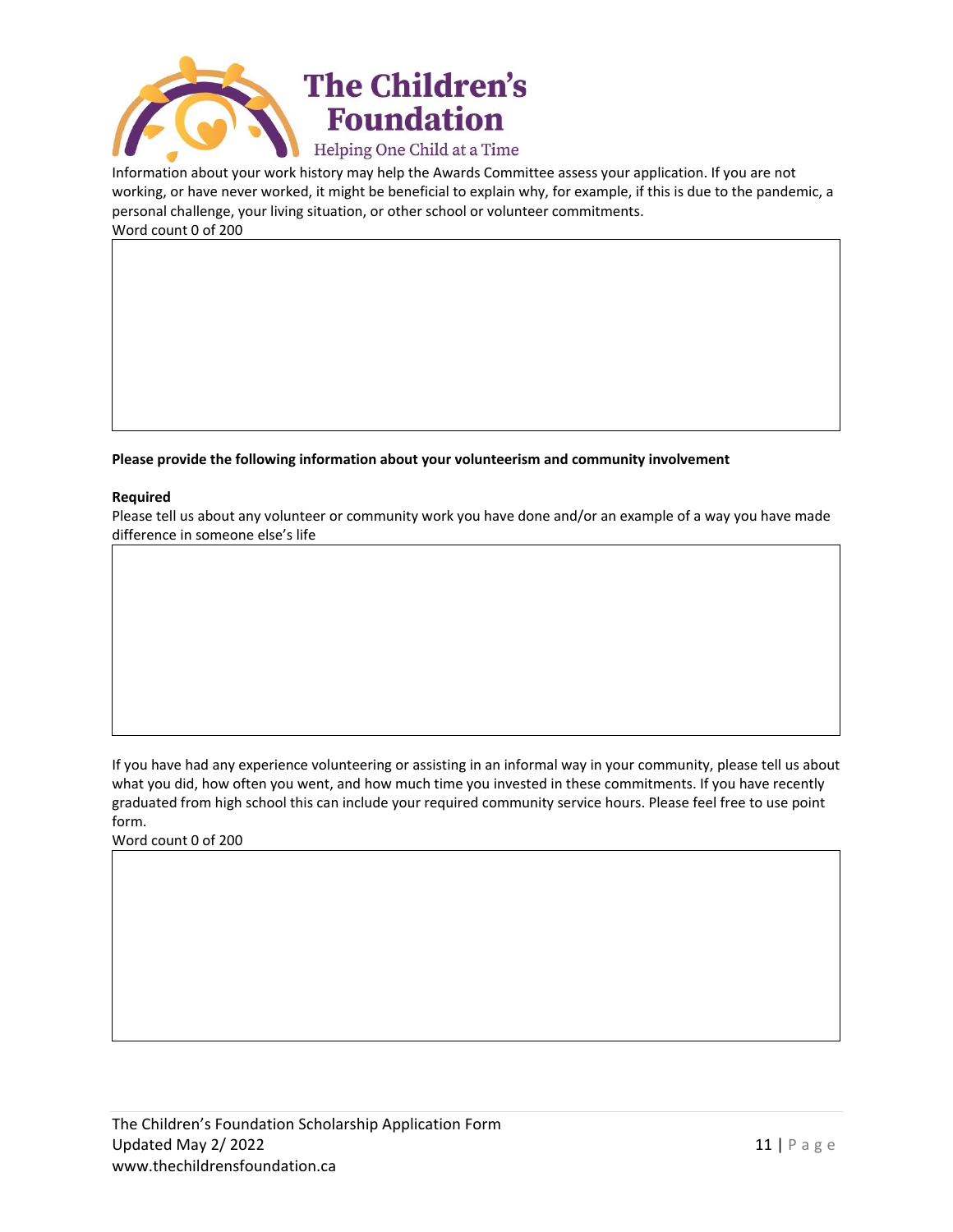

## **Potential for Success**

To determine your score for this section, the Scholarship Awards Council may consider whether you have clear and realistic goals, whether your work and school history is aligned with your career goals, and whether you have the potential to succeed in your career of choice.

### **Please provide details about your career goals:**

#### **Required**

Does your program relate to your future career goals? How? Word count 0 of 200

#### **Required**

What are your career goals and what would you like to do after graduation?

If you have an idea of what career you would like to pursue, you might also explain how you became interested in that area, why it interests you, and why you think you are suited to that career. Word count 0 of 200

## **Required**

When do you expect to graduate from your post-secondary program? If you are taking additional time to complete your program, please explain why:

Word count 0 of 200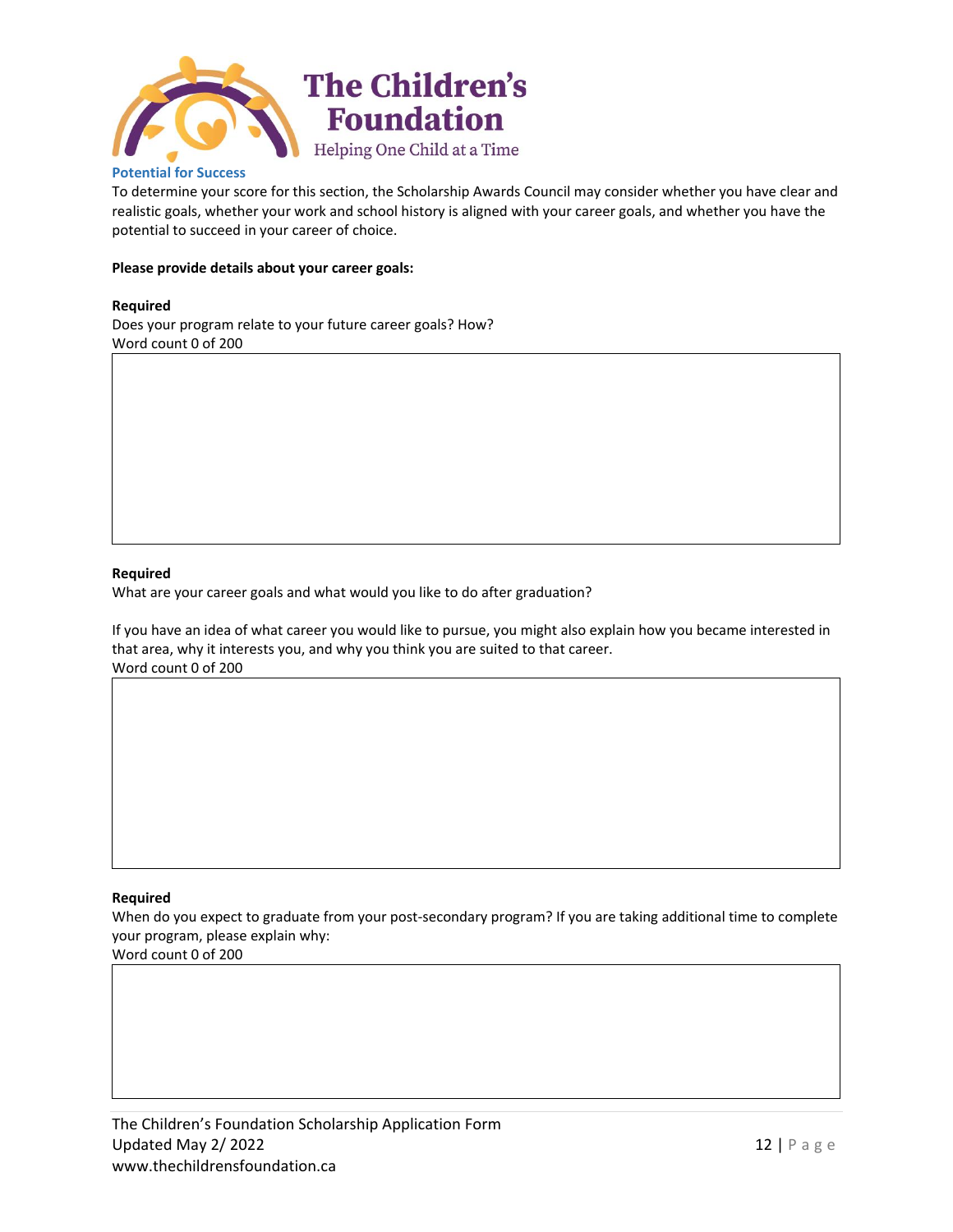

## **Impact of Funding Required**

Will this funding result in any academic gains? (e.g., course completion, improved grades, increase likelihood of graduation)

## **Required**

Will this funding result in any behavioral gains? (e.g., improve school attitude, improve school attendance, reduce # of hours worked)

#### **Required**

Will this funding result in any emotional gains? (e.g., improve confidence in school, with self)

## **Required**

Will this funding result in any social gains? (e.g., improve peer relations, improve instructor relations)

#### **Required**

What would happen in the absence of this funding? Word count 0 of 100

#### **Program Evaluation**

#### **Required**

The Children's Foundation would like to evaluate our scholarship program, and we may invite some students to provide feedback and views on your experiences. Your feedback helps us improve the program and supports we offer. Your participation is optional, and your decision to participate and the feedback you provide will in no way influence current or future grants you may be eligible for. If you are willing to provide feedback, please answer below. By doing so you are giving The Children's Foundation permission to provide your contact details to researchers at the Child Welfare Institute.

**PLEASE COMPLETE THE FOLLOWING INFORMATION AS THOROUGHLY AS YOU CAN. TO BE ELIGIBLE FOR A SCHOLARSHIP, YOU MUST DEMONSTRATE FINANCIAL NEED BY PROVIDING US WITH THE FOLLOWING INFORMATION RELATED TO YOUR INCOME FROM ANY SOURCE (GRANTS, SPONSORSHIPS, SUPPORT FROM FAMILY, WORK, ETC.), AS WELL AS YOUR ANTICIPATED EXPENSES FOR THE SCHOOL YEAR.**

THIS PAGE IS ALSO A TOOL TO ASSIST YOU IN PLANNING HOW YOU ARE GOING TO FINANCE YOUR SCHOOL YEAR.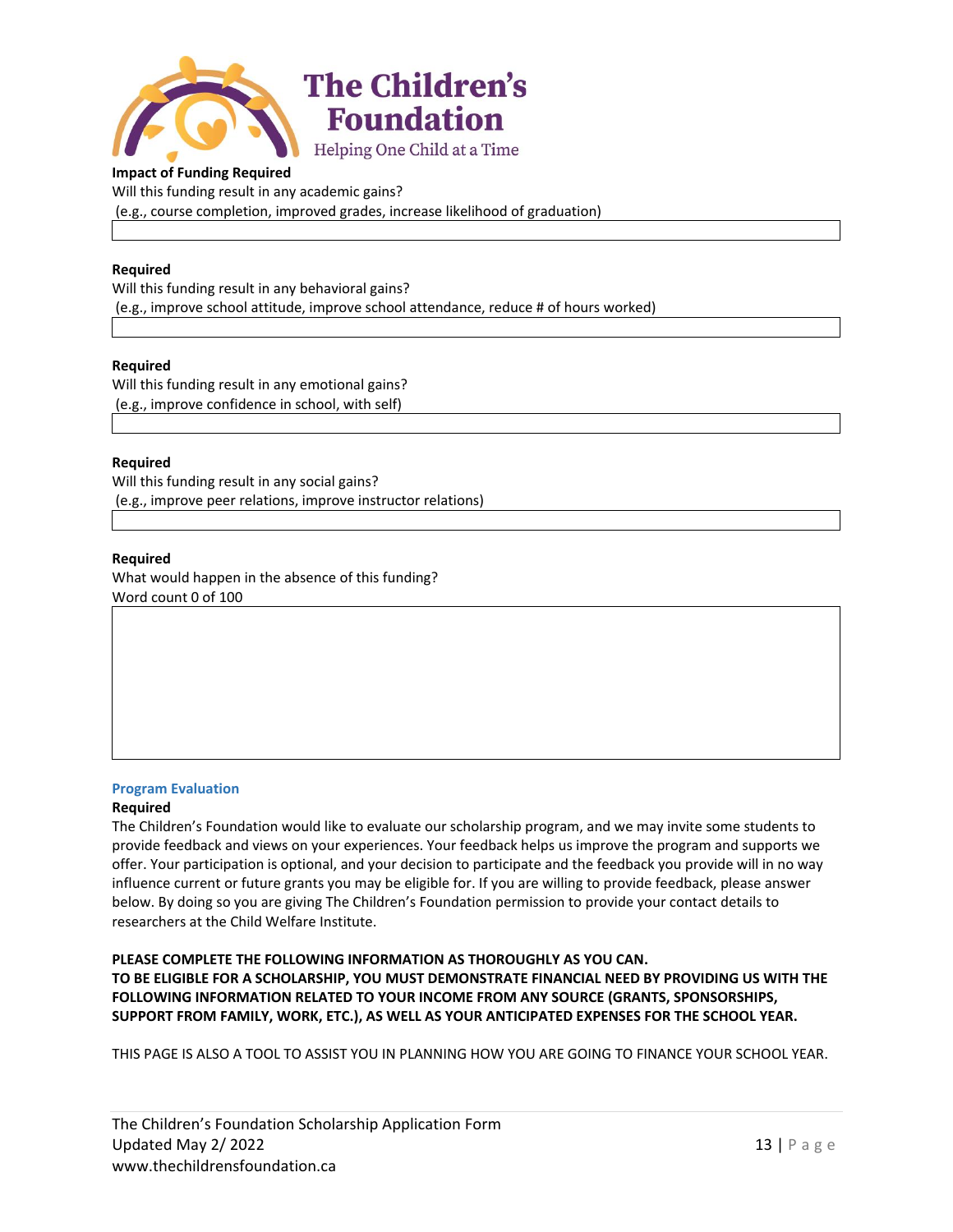

**Please provide the following information about your savings and income:** INCOME:

# **Required**

Savings from summer employment: Estimate the total amount you will be able to save during the summer (May-August)

#### **Required**

Wages from part-time work or co-op placements during the school year: Estimate the total amount you will earn between September 2022 and April 2023.

#### **Required**

Continued Care and Support for Youth, or Living and Learning Grant, per month Please fill in this section if you expect to receive CCSY or LLG by the time school commences.

#### **Required**

Continued Care and Support for Youth, or Living and Learning Grant, for 8 months Please fill in this section if you expect to receive CCSY or LLG by the time school commences.

Will you be applying for Provincial Student Assistance (eg. OSAP): Note: Provincial grants such as the Ontario Tuition Aid for Youth Leaving Care are only available to students who apply for OSAP.

|    | יי  |
|----|-----|
| __ | ___ |

If you are not applying for OSAP or your provincial student assistance program, please explain why:

**Any award you are granted will not cover all your expenses related to school. If you have other savings to make up the difference, or if you are ineligible to apply, please let us know. Your answer will help assess your financial need, and your ability to plan and budget.**

Please name any other scholarships or awards you have applied for:

If you have been approved for another award, how much do you anticipate receiving?

| Award | Amount receiving |
|-------|------------------|
|       |                  |
|       |                  |
|       |                  |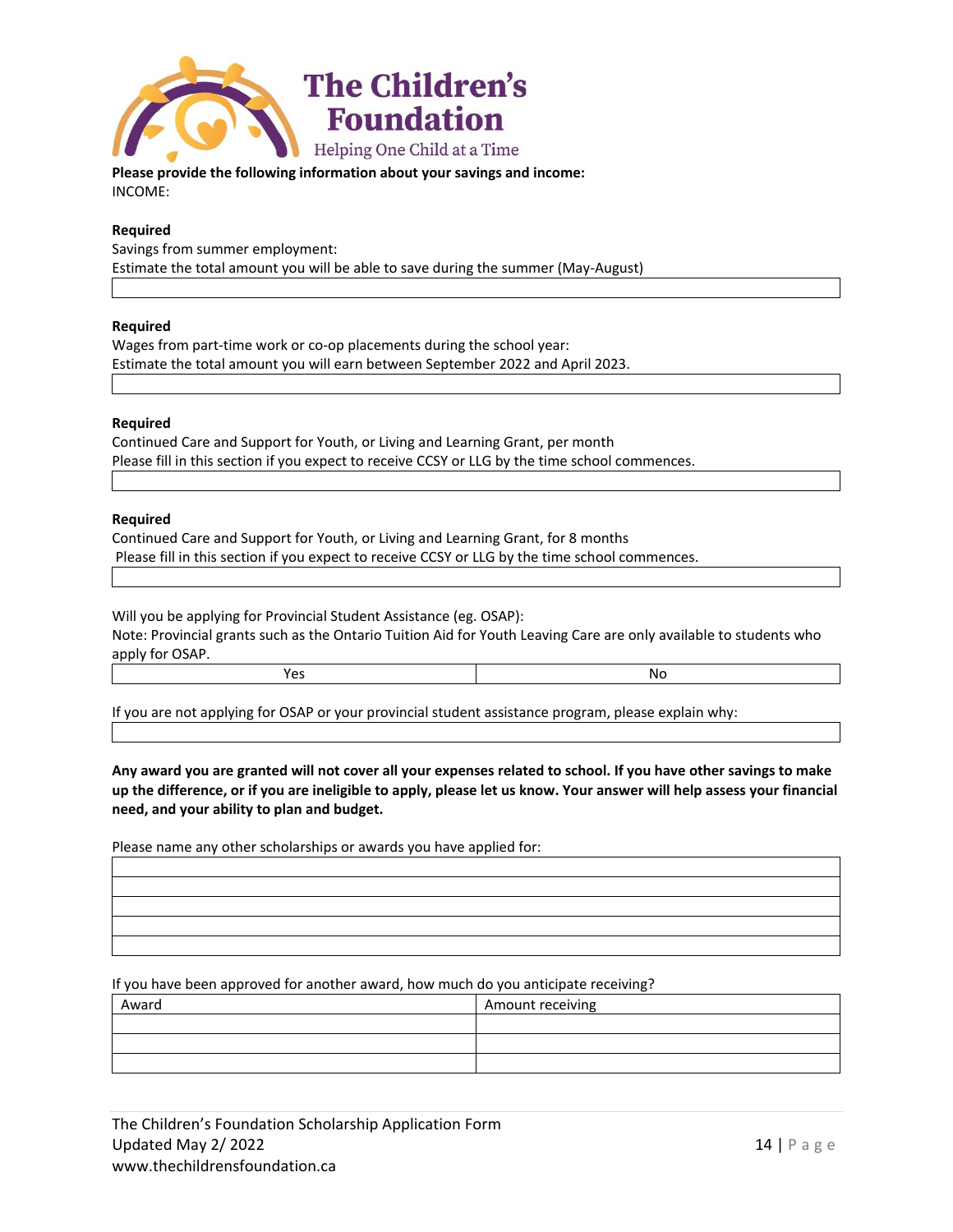

## Other sources of income (including savings not entered above, contributions from family, etc.)

| -<br>  | $\cdot$ $\cdot$ |
|--------|-----------------|
| Source | Amount          |
|        |                 |
|        |                 |
|        |                 |
|        |                 |
|        |                 |

## **Please complete the following information, as best you can, about your expenses during the school year:** EXPENSES:

### Annual Expenses:

#### **Required**

Tuition and related fees

| Tuition or related fee | Cost |
|------------------------|------|
|                        |      |
|                        |      |
|                        |      |

## **Required**

Books, equipment, and other expenses, required for your program:

| Item | Cost |
|------|------|
|      |      |
|      |      |
|      |      |
|      |      |
|      |      |

## Monthly Expenses:

Please enter the costs per month.

#### **Required**

Monthly Rent

## **Required**

Monthly Food

#### **Required**

Monthly Personal Expenses

#### **Required**

Monthly Utilities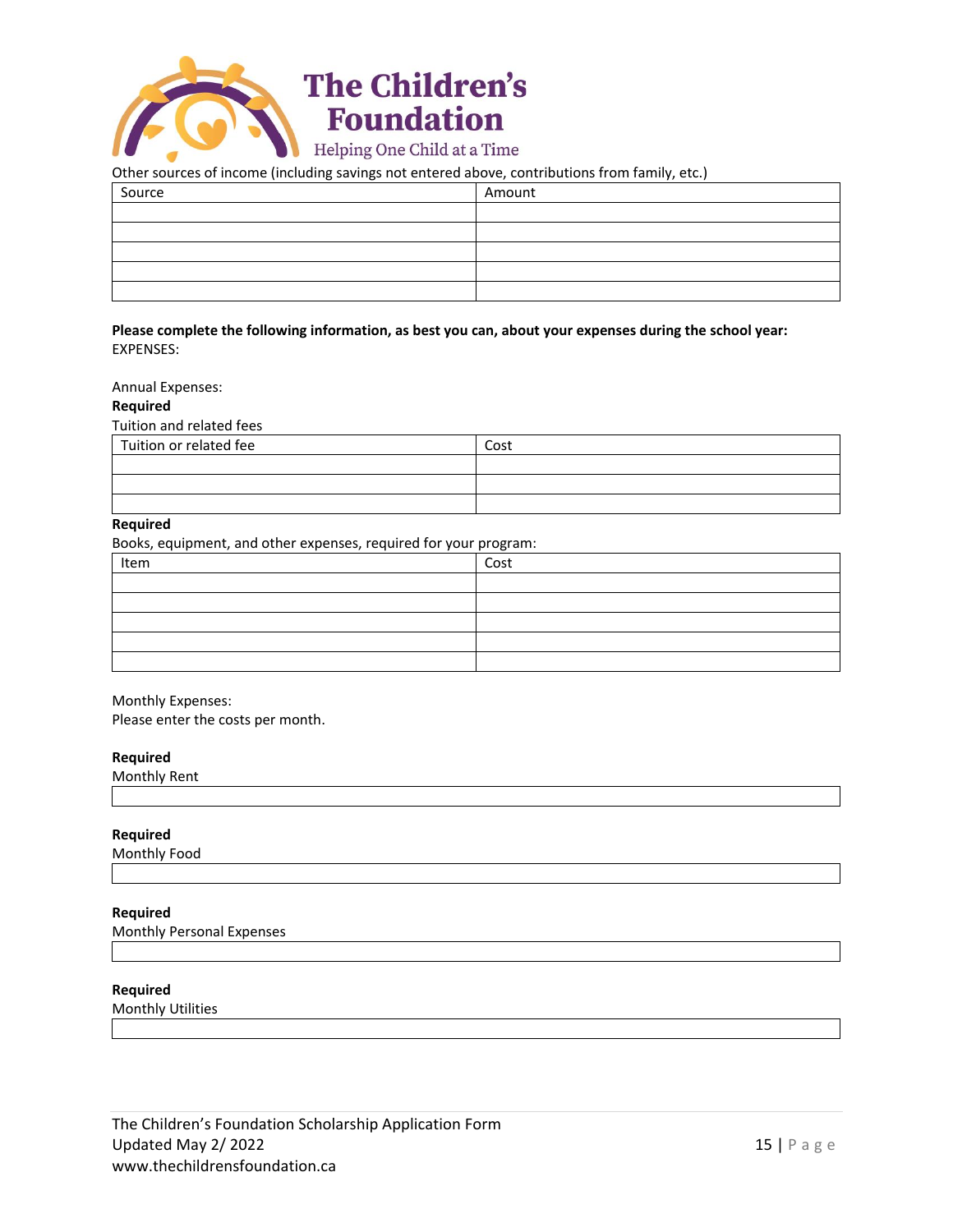

**Required** Monthly Phone

# **Required**

Monthly Travel

#### **Required**

Monthly Entertainment

## **Required**

Monthly Prescription Medication Only enter costs not covered by a school or other health plan

Debt Repayment - Do you have any monthly credit cards or loan repayments? Please specify.

Debt Repayments, per month

| Debt | Payment |
|------|---------|
|      |         |
|      |         |
|      |         |
|      |         |

Any other expenses? Please specify.

| Expense | Cost |
|---------|------|
|         |      |
|         |      |
|         |      |
|         |      |

If there have been any significant changes in your expenses or income since your last application, please explain: Word count 0 of 100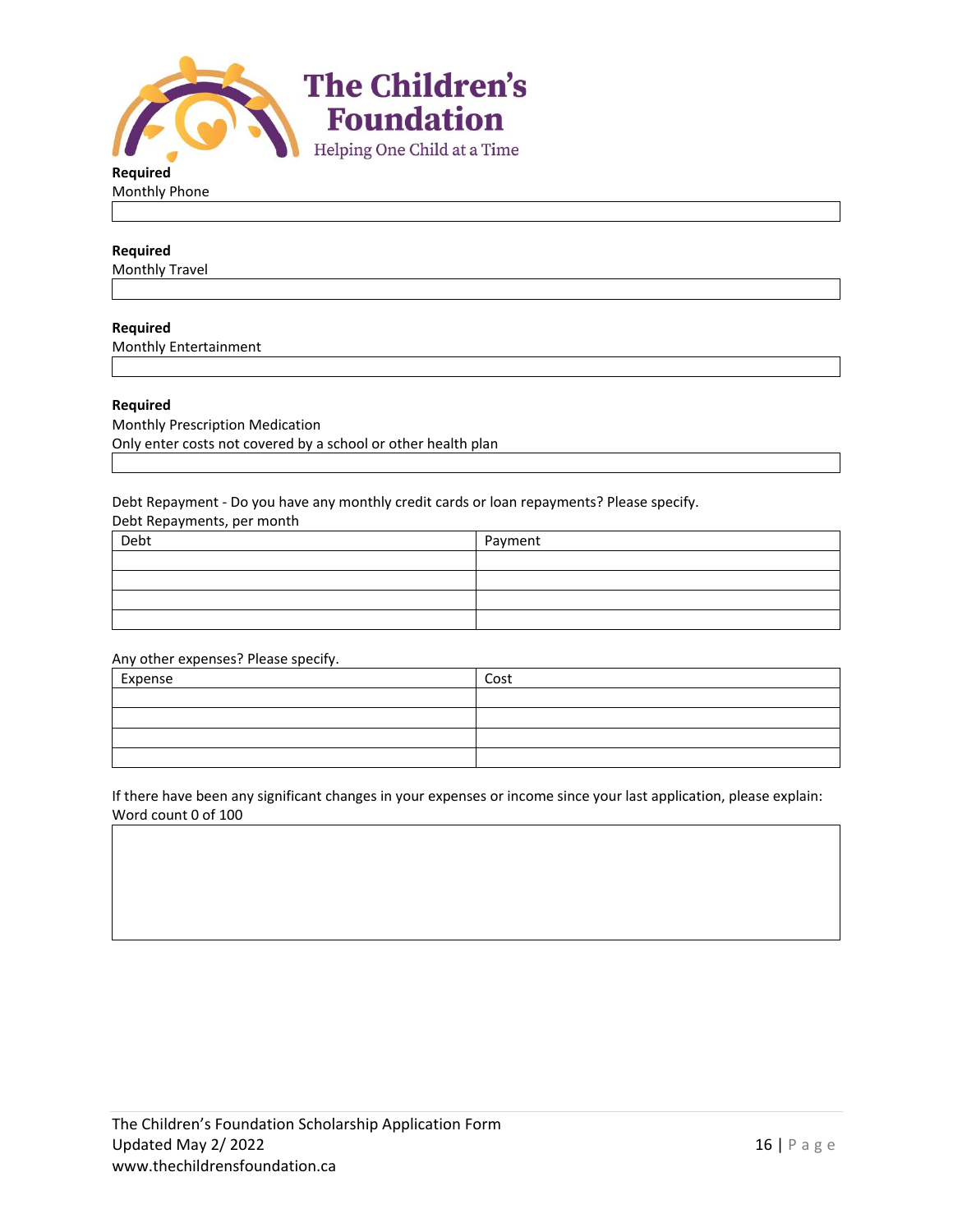

# **Student Biography**

Successful scholarship recipients are matched with scholarship donors and donors receive a brief non-identifying, confidential biography about that student based on the information in their application.

## **Required**

Using the information that you have already provided on your application or anything else you think is important for a donor to know about you, please write a brief (5-7 sentences) biography of yourself.

What do you want a donor to know about you? Your background, hobbies, interests? Your educational or career goals? What do you enjoy about your program or your educational strengths? Do you work or volunteer? There is no right or wrong information, format, or length for the biography. Only provide information that you are comfortable sharing with a donor.

Word count 0 of 500

#### **Declaration**

I hereby apply for a Children's Foundation Scholarship and declare that the information provided on this form, the budget form, and all required attachments are complete with no misrepresentation. I authorize The Children's Foundation to submit my full application, (Application Form, Reference Form, and transcript) to the Awards Committee for consideration. If awarded a scholarship I authorize The Children's Foundation to share nonidentifying information about me with the donor of my award. I also agree to the conditions with respect to accepting a Children's Foundation Scholarship as outlined at the beginning of this application.

Signature: \_\_\_\_\_\_\_\_\_\_\_\_\_\_\_\_\_\_\_\_\_\_\_\_\_\_\_\_\_\_\_\_\_\_\_\_\_\_\_\_\_\_\_\_\_\_\_\_\_ Date:\_\_\_\_\_\_\_\_\_\_\_\_\_\_\_\_\_\_\_\_\_\_\_\_\_\_\_

Once you submit the online portion of your application, you will receive an automatically generated message containing a copy of your application. You must keep this message for your records. By submitting this application, you consent to receive information by e-mail from Children's Foundation about other Foundation opportunities and grants you may be eligible for. We will contact you about this award using the e-mail address you provide in this application, by individual e-mails, and through a mass mailing list. It is strongly recommended that you add tcf@highlandshorescas.com to your e-mail contacts to ensure that messages from this address are delivered. If we cannot contact you, your award may be reallocated to another deserving student. If your e-mail address or contact details change, please send your updated information t[o tcf@highlandshorescas.com](mailto:tcf@highlandshorescas.com)

# **PLEASE ATTACH A COPY OF YOUR TRANSCRIPT HERE**

Your most recent transcript is a required part of your application, and a clear copy of either an unofficial or official transcript can be attached here.